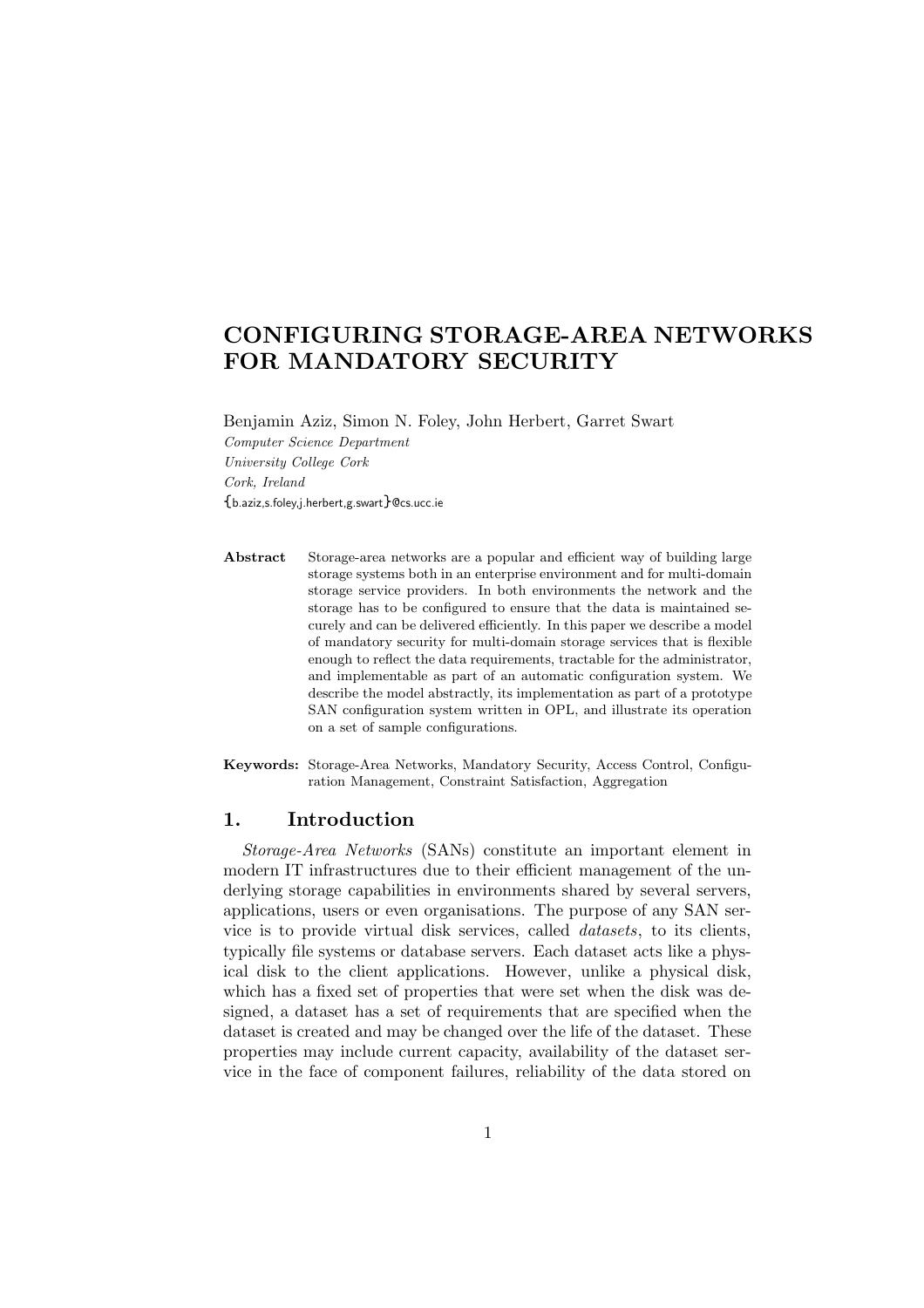the dataset in the face of media failures, and any real time performance requirements. These requirements may be in excess of what can be provided by any physical device, but it is up to the SAN to configure itself to meet the requirements.

Like any other multi-user system, a SAN also has security requirements. These can include data privacy; protecting data from unauthorized readers, data integrity; protecting data from unauthorized updates, and additional privacy of the data traffic. In an enterprise configuration, this is often done by a combination of security kernels in the SAN devices themselves, as well as firewalls that restrict access of the SAN service to those client machines authorised to use the service. In such an environment, both the firewall and the SAN's own internal security system must be breached before unauthorized access can take place.

The kind of attack we are concerned with in this paper is an attack by an authorized user of the SAN. This is more likely to take place in a large enterprise SAN environment shared by a wide range of organizations, or in a service provider that is providing storage services to many different customers. In such an environment, the administrator cannot use the firewall to prevent the attack because it is initiated from a valid user of the SAN that must be allowed to use the service. The administrator must rely on the SAN's internal system only to determine which datasets can be accessed, and which ones cannot.

Using a single SAN system for storing multiple datasets that are to be accessed by many different authorized clients means that the implementation of the SAN's system has to be trusted to provide the correct semantics. This reliance on a single layer of software to provide data separation is a potential soft spot in the security of the system. One solution to this security problem, which we adopt in this paper, is to specify carefully the data separation requirements on the SAN. Once such requirements are specified, this will lead to a search for an acceptable SAN configuration that will maintain a low risk level associated with losing the privacy or integrity of the data being stored on the SAN.

In this paper, we propose a model of mandatory security for SANs. The primary contribution in this paper is the development of a framework that can be used to calculate the best multilevel secure configuration of a SAN. The 'best' configuration is based on tradeoffs that can be made on the basis of the potential risk of compromise of the components that are available to make up the SAN. Finding the best configuration is reduced to a constraint satisfaction problem within the framework.

We do not consider how underlying security services for SANs might be implemented [15], rather, we take a modelling approach and provide an abstract definition of what is meant by security in a SAN. We are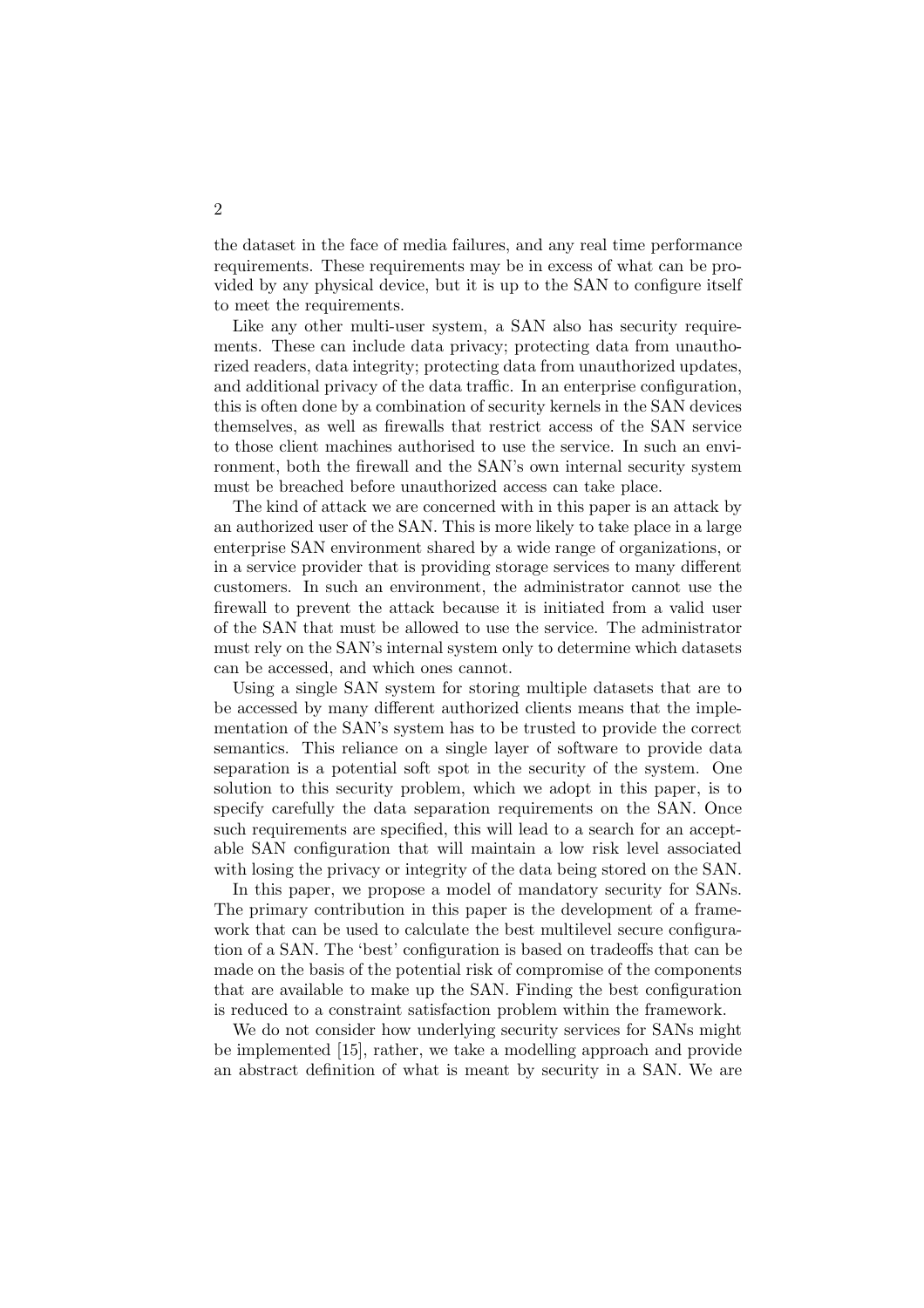concerned with threats from insiders, and in particular, the primary contribution in this paper is the development of a framework that can be used to determine a secure configuration of a SAN. In addition, the selection of a configuration is guided to be within some acceptable level of risk that is defined by the security administrator.

The remainder of the paper is structured as follows. § 2 reviews related work and a model of SANs is developed in §3. § 5 develops a model for a secure SAN configuration based on the security model described in §4. We outline an OPL  $\S6$  implementation of the algorithm used in searching for acceptable SAN configurations. Finally, in §7, we conclude the work and give directions for future work.

#### 2. Related Work

In this paper we build on research from several different areas: security modelling, storage configuration, and constraint programming. Storage configuration has received much commercial attention in recent years and various systems for optimizing construction of SAN systems have been built and deployed. Industry working groups have been developing standards for interoperability in management and configuration and in describing storage requirements and device capabilities (see [5; 11; 13]). Automated configuration of storage systems has been explored by HP by [24; 1]. Simultaneous satisfaction of performance, capacity, cost and reliability requirements in RAID system configuration has been described by one of the authors [22].

We use techniques from constraint programming to state and to solve this configuration problem. Configuration problems have been attacked using constraint programming for several years [19; 7] and people have solved these problems both by using generic tools and developing specialized tools. We use OPL [12], because its simple logic based style makes it easy to experiment with different security models and then to speed up the solution using domain specific information. It is likely that using more specialized configuration based solvers will be more efficient at solving large instances of this type of problem.

The goal of this paper is to develop a model of a secure SAN that ensures that datasets are properly separated, allocated and managed across the SAN. There is a resemblance between this problem and the Chinese Wall security policy [4]: different datasets must be allocated across a SAN in such a way that their storage and access using the underlying SAN components does not give rise to conflicts. We use a label-based model [6; 9] to represent this type of security in SANs. While conceptually simple, lattice/label-based models can be used to characterize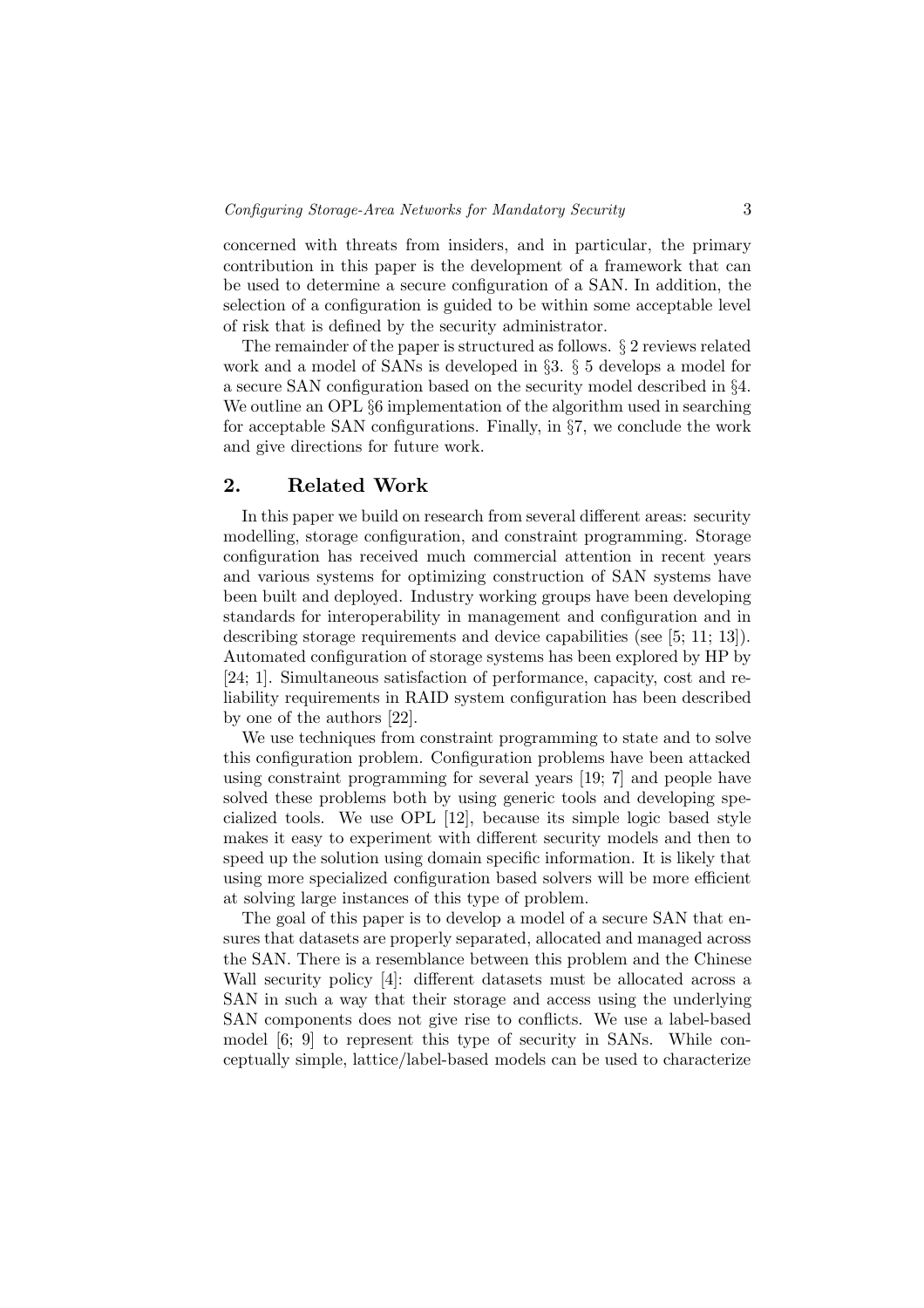mechanisms that support a wide range of mandatory security requirements, including multilevel security [2; 23; 9], Chinese Walls [8; 17; 21], separation of duty [9], well-formed transactions [9; 16], and Role Based Access Controls.

Existing research that considers the automatic configuration of systems to meet security goals includes [14; 18]. In [18], Millen adapts Meadows lattice-based Chinese Wall mechanism [17] to determine optimal configurations that can survive component failures. [14] considers the configuration of multilevel secure systems to support multilevel secure workflows.

# 3. Storage-Area Networks

The structure of a SAN is illustrated in Figure 1. This structure is described in the following paragraphs.



Figure 1. The Structure of a SAN.

Disks. These are the physical storage units that may include tapes, hard disks, optical and solid state devices. We write the set of all disks as  $DISK = \{disk, disk', \ldots\}.$ 

Disks Controllers. In general, disks may either be a direct part of the SAN, or more typically, they are packaged as part of a storage array that is controlled with one or more controllers. Each controller has a direct access to the array and, in general, the controller will retain a few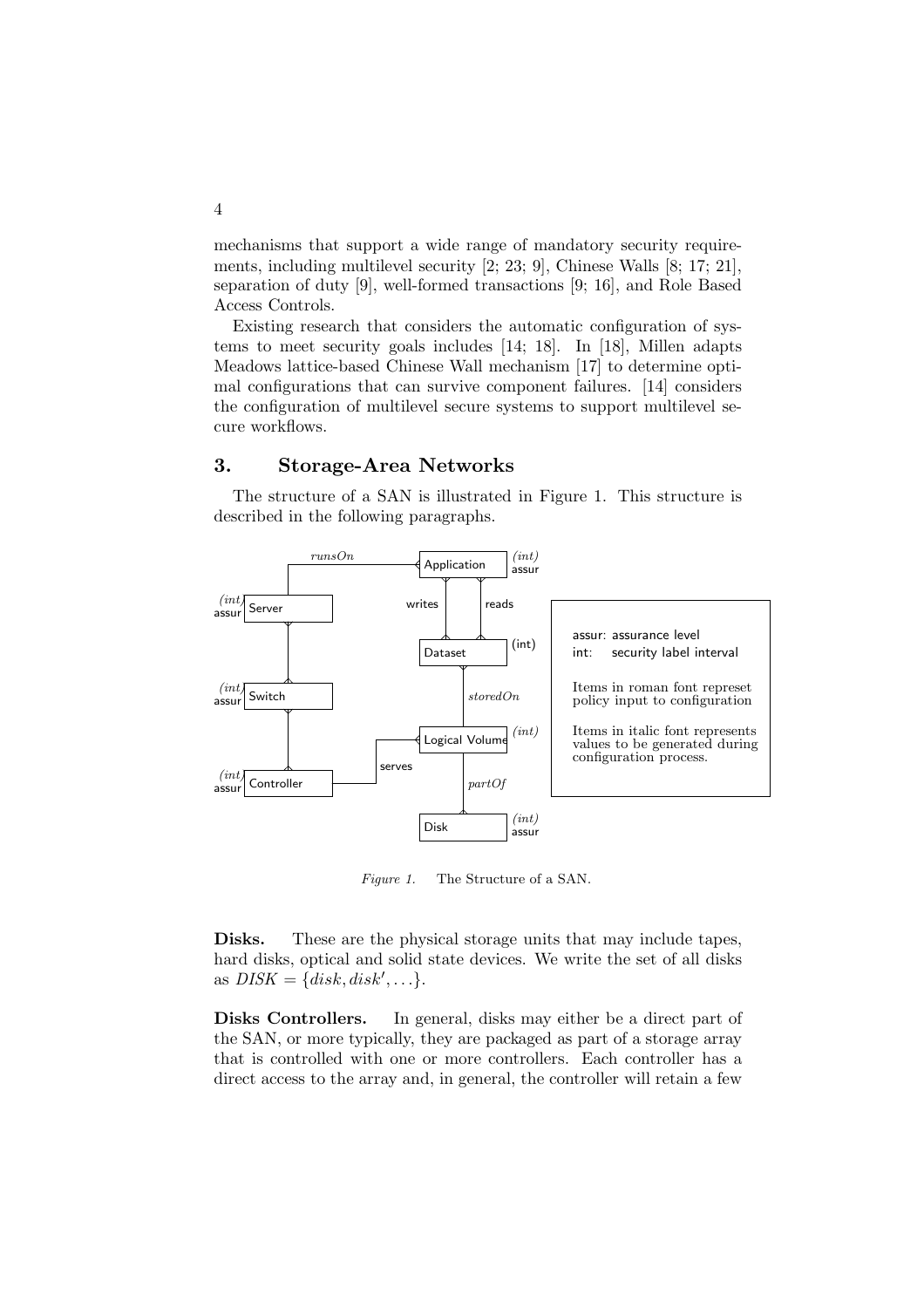spare disks inside the array for use in the event of a failure. We refer to the set of disk controllers as  $CONTROLLER = \{cntr, cntr', \ldots\}.$ 

Logical Volumes. A controller usually builds one or more large virtual disks, which we call logical volumes, out of the physical storage units that it is connected to using RAID techniques [20]. For availability reasons, logical volumes are not typically tied to a single controller and the failure of the primary controller will trigger its back-up to start and serve the logical volumes.

We define the set of logical volumes as  $LV = \{lv, lv', \ldots\}$ . Furthermore, we define the following two functions, which relate logical volumes to disks and controllers, respectively:

> $partOf : DISK \rightarrow LV$  $serves: CONTROLLER \rightarrow \wp(LV)$

Hence,  $partOf(disk) = lw$  denotes that disk is part of the logical volume lv, and serves(cntr) =  $\{lv_1, \ldots, kv_n\}$  denotes that logical volumes  $lv_1, \ldots, lv_n$  are served by controller *cntr*.

Datasets. A dataset is a collection of related data files that are accessed by applications as a unit. Controllers implement the datasets by constructing RAID-based logical volumes with the appropriate properties out of a set of identical physical disks and partitioning them to datasets of the appropriate size. Examples of datasets include the set of web files comprising a website, the set of files holding a database and a user's email files. We write the set of datasets as  $DATASET =$  $\{data, data', \ldots\}.$ 

The following function relates datasets to logical volumes:

$$
storedOn: DATASET \rightarrow LV
$$

such that stored $On(data) = lw$  signifies the fact that the dataset, data, is stored on the logical unit, lv.

Applications, Streams, and Servers. Applications, which constitute a set,  $APP = \{app, app', \ldots\}$ , are active entities that read and write information stored in one or more datasets. In effect, datasets are regarded as virtual disks that are accessed by applications using streams. A stream is regarded as a triple:

$$
(app, op, data) \in STREAM
$$

where an application, *app*, accesses some dataset, *data*, using operation,  $op \subseteq \{R, W\}$ , which is a subset of the Read and Write capabilities.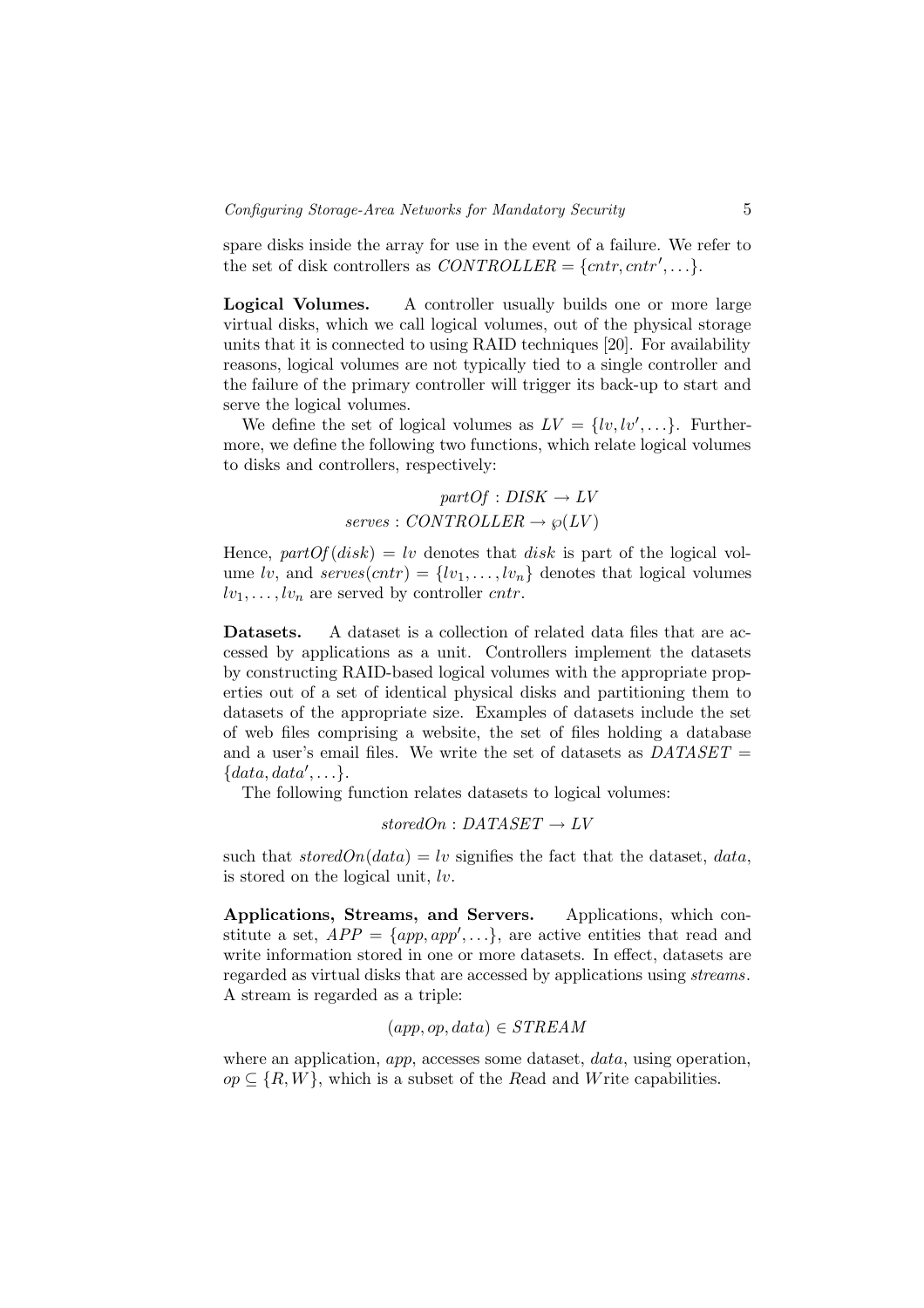At any one time, an application runs on a particular application server, which in turn, it may be running more than one application. We write the set of application servers as  $SERVER = \{srv, srv', \ldots\},\$ and we define the following function, relating applications to their application servers:

#### $runsOn : APP \rightarrow SERNVER$

such that  $runsOn(ap) = srv$  expresses the fact that application, app, is currently running on the application server, srv.

Switches. SAN switches, much like switches in a LAN, are used to connect the components of a SAN (i.e. its controllers, other switches and application servers) and to connect a SAN to a set of LANs. For a SAN application to be able to access a SAN, the application must either be connected to the LAN which is connected to the SAN, or it must be directly connected to the SAN via a network controller specific to the SAN fabric being used.

Assuming that  $DEVICE = CONTROLLER \cup SWITCH \cup SERVER$ is the set of devices of a SAN, ranged over by  $dev, dev', \ldots$ , then we can define the following function:

 $connects: SWITCH \rightarrow \wp(DEVICE)$ 

such that  $connects(swt) = \{dev_1, \ldots, dev_n\}$  denotes the fact that swt currently connects the devices,  $dev_1, \ldots, dev_n$ .

#### 4. A Label-based Security Model

In this section we propose a basic mandatory label-based security model that will be used in the next section to characterize security in SANs. The model is based on the Bell-La Padula model with partially trusted subjects [6; 9]. It has been shown that a wide variety of application security policies can be encoded in terms of label-based policies.

A label-based security policy is a lattice of security labels (classifications), SC, with partial ordering,  $\leq$ , and the least-upper and greatestlower bound operators,  $\sqcup$ ,  $\sqcap$ , respectively. An example is the multilevel security policy with labels,  $SC = \{unclassified, secret, to poseret\}.$ 

Let *ENTITIES* represent the set of all components that can source and/or sink information (disks, controllers, applications, etc.). Every entity, e, is bound to an interval of the policy lattice, where  $int(e)$  $(x, y) \in SC \times SC$ , and  $x \leq y$ , is interpreted to mean that entity e may sink information at class y or lower and may source information at class x or higher. We also write  $int(e) = [int_{\perp}(e), int_{\perp}(e)].$ 

If entity e is a subject (in the traditional sense) then  $int(e) = [x, y]$ corresponds to a partially trusted subject that may view/read informa-

6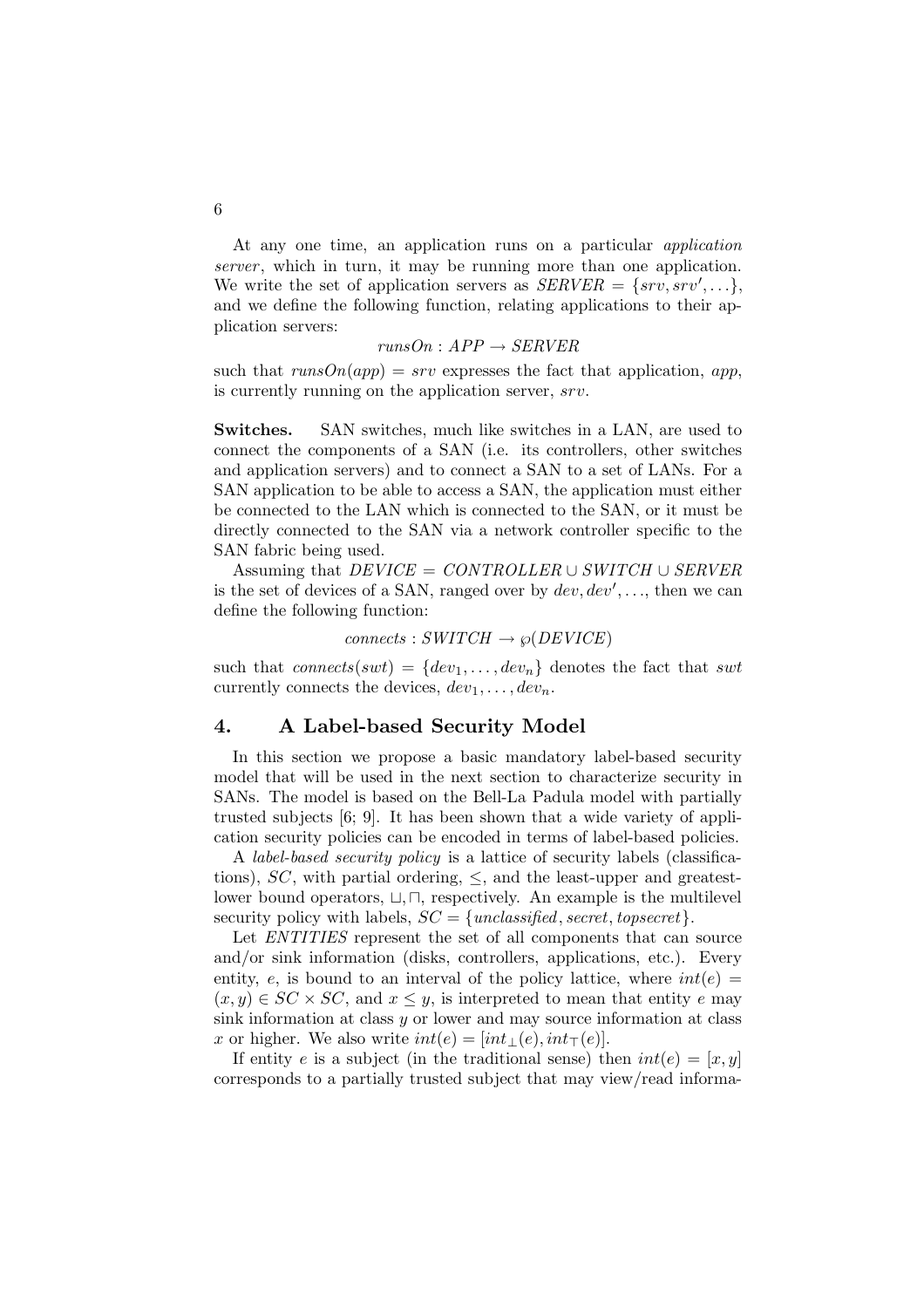tion at class  $y$  and lower (vmax) and may write/alter information at class  $x$  and higher (amin). Conventional objects may be interpreted within this model as entities that are bound to an interval  $[x, x]$  with a single level. Informally,  $int(e) = [x, y]$  means that an entity, e, can be trusted to properly manage multilevel information within the security interval,  $[x, y]$ .

Within this model, the definition of a secure system is simply a generalization of the Bell-La Padula axioms (the simple security condition and star property). A system is secure if for all entities,  $A$  and  $B$ , such that information can flow from A to B then  $int_1(A) \leq int_1(B)$  holds.

EXAMPLE 1 A SAN is to be configured to manage *IBM*, *HP* and Exxon information. A security policy is defined by the powerset lattice of these values with ordering relation ⊆. An application server that is being used to securely process IBM and Exxon data has a security interval  $[\{\}, \{IBM, Exxon\}]$  and an IBM dataset has security interval  $[\{IBM\}, \{IBM\}]$ .  $[{IBM}, {IBM}].$ 

An assurance level expresses the level of confidence in the capability of an entity to properly meet its security requirements. An assurance policy is a lattice of assurance levels,  $A$ , with partial ordering,  $\leq$ . The assurance of a device may depend on the complexity of the device's function, the amount of testing that has been applied to the device, the frequency of use, and the development methodology that has been used. For example,  $A1 > B3 > B2 > B1 > ...$  is the lattice of assurance ratings from [23]. Every entity, e, has an associated assurance rating,  $assur(e) \in A$ . An off-the-shelf physical disk might have a low assurance rating; a multilevel secure application system that has been formally evaluated might have a high assurance rating, while a less formally developed embedded device with very limited functionality might also have a high assurance rating.

The relationship between assurance levels and security intervals can provide an indication of how much an entity with the given assurance level should be relied upon. A low-assurance off-the-shelf physical disk configured with security interval  $[\{IBM\}, \{IBM\}]$  can be relied upon to manage single-level IBM data. However, the same disk should not be configured with an interval  $[\{IBM\}, \{IBM,HP\}]$  as there is not sufficient assurance that it will reliably manage/separate the data between these competing organizations. On the other hand, an off-the-shelf disk configured with the interval  $[\{\}, \{IBM, Exxon\}]$  is sufficient to manage/separate the non-competing IBM and Exxon data.

We use a *risk function* to quantify the relationship between assurance levels and security intervals. Given an assurance level, a, and a security interval,  $[x, y]$ , then the risk that the entity with assurance level a can be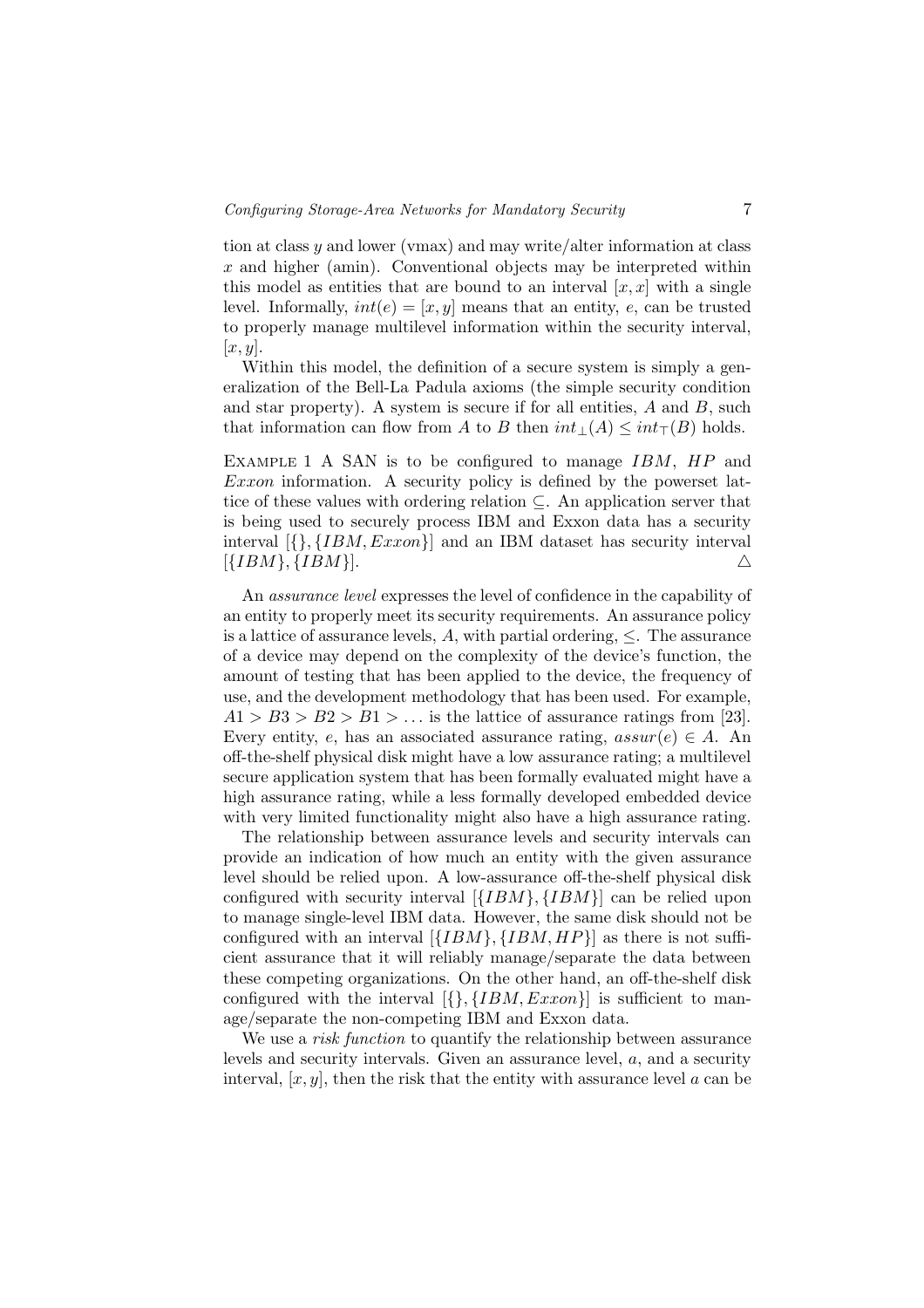compromised is defined as  $risk([x, y], a) \in \mathbb{N}$ . Note that, for simplicity, we quantify risk by a natural number. The values for this function are specified as part of the requirements for the configuration by the security administrator.

Example 2 Consider the security policy from the previous example and an assurance lattice,  $l_0 \leq hi$ . There is a low security risk to using an off-the-shelf disk for single level data and thus the risk is specified as:

$$
risk([{IBM}, {IBM}], lo) = 1
$$
  

$$
risk([{HP}, {HP}], lo) = 1
$$
  

$$
risk([{Exxon}, {Exxon}], lo) = 1
$$

There is a high security risk when using the same disk to manage/store multilevel data from competing organizations:

$$
risk([\{\}, \{IBM,HP\}], lo) = 40
$$
  

$$
risk([\{\}, \{IBM,HP, Exxon\}], lo) = 40
$$

However, there is less of a risk using the off-the-shelf disk to store multilevel data from non-competing organizations:

$$
risk([\{\}, \{IBM, Exxon\}], lo) = 10
$$
  

$$
risk([\{\}, \{HP, Exxon\}], lo) = 10
$$

If we assume that a specialized high assurance disk will properly manage/partition data at different security classifications, then there is less risk when using this disk to manage data from competing organizations:

$$
risk([\{\}, \{IBM,HP\}], hi) = 10
$$
  

$$
risk([\{\}, \{IBM,HP, Exxon\}], hi) = 10
$$

 $\triangle$ 

In providing a relationship between assurance levels and security intervals, the risk function provides a novel approach to characterizing aggregation problems. This contrasts with the lattice based strategies for Chinese Walls that are described in [8; 17; 21] which can be thought as defining an (acceptable aggregation or not) binary risk relation.

# 5. Configuring Secure SANs

A secure SAN is a SAN extended with the label-based security model. In the context of our security model, configuring a SAN means searching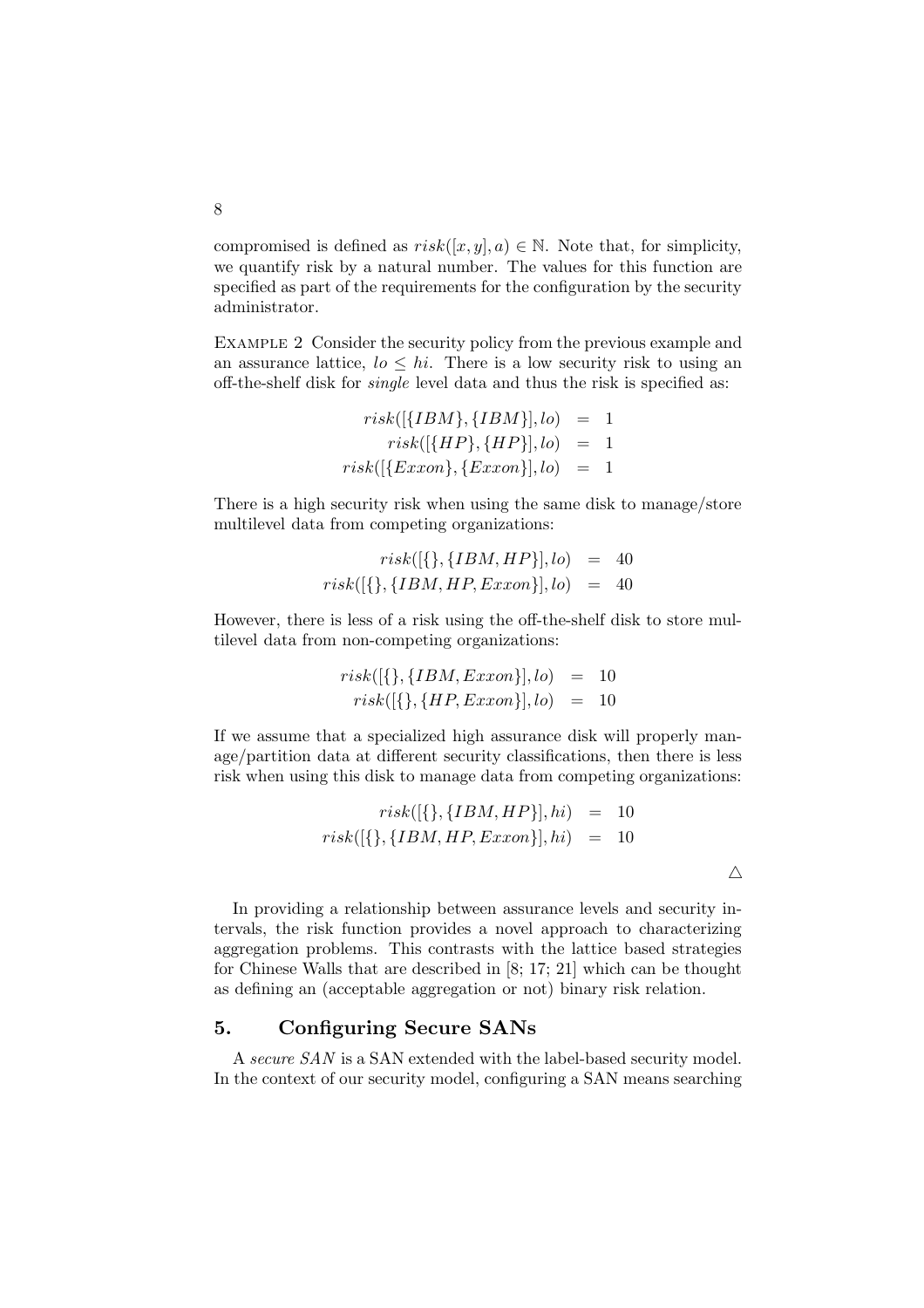for a configuration of the SAN devices that meets the specified security policy, the applications' data requirements and any service level agreement (SLA) that may have been agreed with the customers of the data, and that has the least amount of risk possible.

Before the configuration process commences we require the following.

- $\blacksquare$  The security policy, that is, the lattice of security classes,  $SC$ , and the risk function, risk.
- The application requirements, that is, the security point intervals of all datasets,  $int(data)$ , and the set of streams that relate each application to the datasets that it reads and writes.
- $\blacksquare$ A set of risk limitations in the form of a security class and a maximum risk threshold. These limitations correspond to a customer requirements for an upper bound on the risk in storing one a particular security point class.
- The device specifications, that is, the set of servers, controllers, switches and disks that the SAN is to be configured from. For each such device, e, we need its assurance level,  $assur(e)$ .

Solving the configuration problem will result in finding values for the partOf, serves, storedOn, runsOn and connects functions that define a particular instance of a SAN system.

### 5.1 Defining Security Intervals

A dataset, data, is initially assigned a point interval,  $int(data)$  $[x, x]$ , representing the sensitivity of that dataset. This is a reasonable assumption as datasets are passive entities that can only be manipulated and will never themselves manipulate other datasets. Using the point intervals of a set of datasets, it is possible to directly compute the interval of an application that will access those datasets by means of streams:

 $int(ap) = [(\sqcap set_{\perp}), (\sqcup set_{\top})],$  where, set⊥ = {int⊥(data) | (app, (op, Attr), data) ∈ STREAM  $\land$  op  $\supseteq$  {W}}  $set_{\top} = \{int_{\top} (data') \mid (app, (op, Att), data') \in STREAM \land op \supseteq \{R\}\}\$ 

Now, for a particular setting of the *storedOn* function, we can define the security intervals of the logical volumes:

 $int(lv) = [(\square \ set_{\perp}), (\square \ set_{\top})],$  where,  $set_{\perp} = \{int_{\perp}(data) | data \in DATASET \wedge storedOn(data) = ly\}$  $set_{\top} = \{int_{\top} (data) | data \in DATASET \land storedOn(data) = lv\}$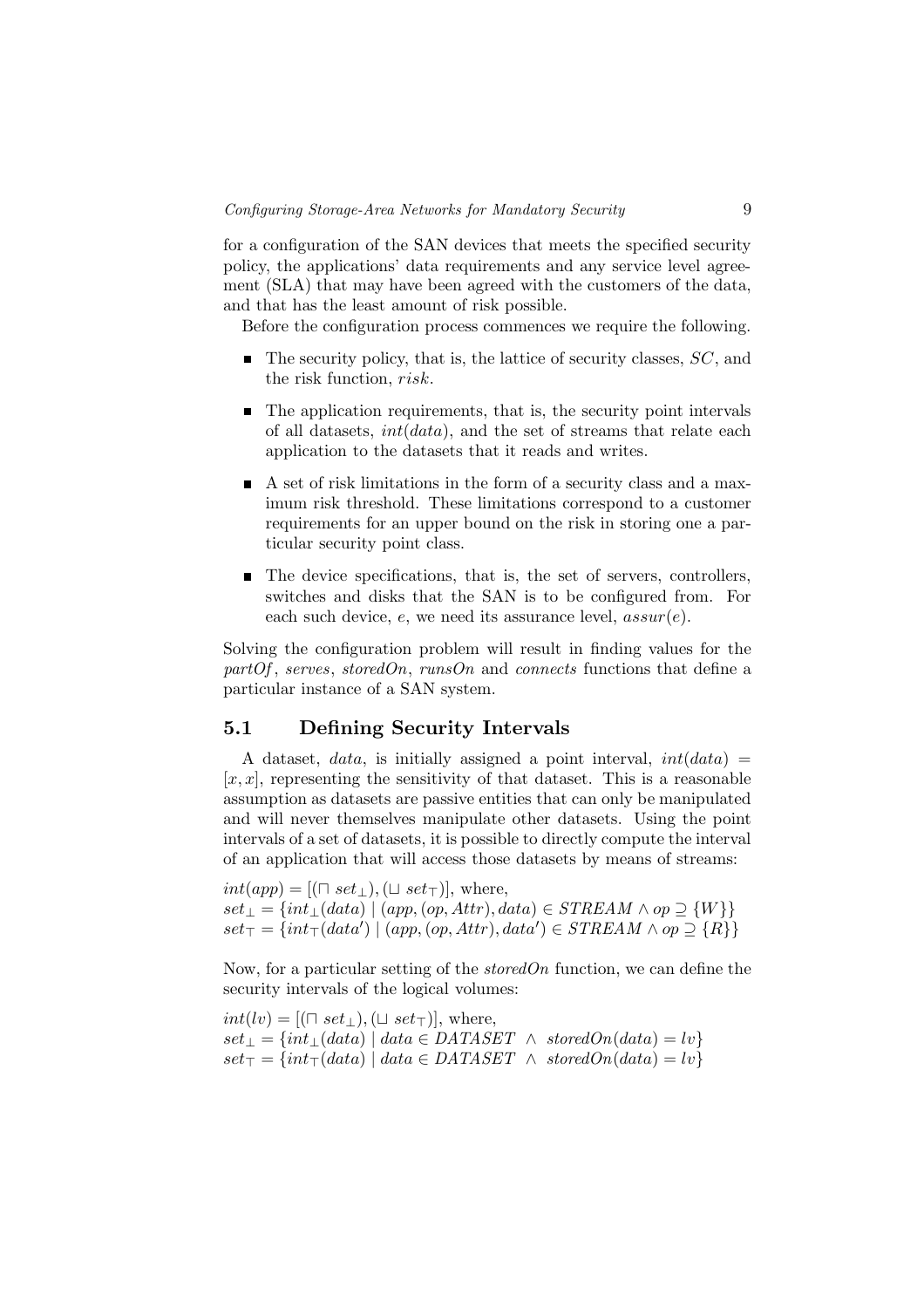From the security intervals of logical volumes and given a particular definition of the serves function, we can define the security intervals of controllers:

 $int (ctr) = [(\square set_+), (\square set_+)]$  where,  $set_{\perp} = \{int_{\perp}(lv) |lv \in LV \wedge lv \in serves(ctr)\}\$  $set_{\top} = \{int_{\top} (lv) | l v \in LV \land l v \in serves(ctr) \}$ 

Similarly, security intervals of disks may be defined based on the security intervals of the logical volumes and a definition of the partOf function:

 $int(disk) = int(partOf(disk))$ 

On the other hand, the security interval of an application server is defined based on the security intervals of its applications running and a definition of the  $runsOn$  function:

 $int(srv) = [(\square \ set_{\perp}), (\square \ set_{\top})]$  where,  $set_{\perp} = \{int_{\perp}(app) | app \in APP \wedge runsOn(app) = srv\}$  $set_{\top} = \{int_{\top}(app) | app \in APP \wedge runsOn(ap) = srv\}$ 

Finally, intervals of switches are computed from intervals of the devices they connect (i.e. other switches, controllers, disks and application servers), given a definition of the *connects* function:

 $int(swt) = [(\square set_{\perp}), (\square set_{\top})]$  where,  $set_{\perp} = \mu \, swt'.$  $({\lbrace int_{\perp}(srv) \mid srv \in SERNER \land srv \in connects(swt)} \cup$  $\{int_{\lceil} (ctr) \mid src \in CONTROLLER \wedge ctr \in connects(swt)\}$  $\{int_{\perp}(swt') | swt' \in SWITCH \wedge swt' \in connects(swt)\}\$  $set_{\top} = \mu \, swt'.$  $({\lbrace int_{\top}(srv) \mid srv \in SERNER \land srv \in connects(swt)} \cup$  $\{int_{\tau}(ctr) | str \in CONTROLLER \wedge cr \in connects(swt)\} \cup$  $\{int_{\top}(swt') \mid swt' \in SWITCH \wedge swt' \in connects(swt)\})$ 

The usage of the least-fixed point operator,  $\mu$ , is required since the definition of  $int(swt)$  is recursive.

Example 3 Given the following dataset intervals:

 $int(data_1) = [{\{IBM, Exxon, foo\}, \{IBM, Exxon, foo\}}]$  $int(data_2) = [{IBM,foo}, {IBM,foo}]$  $int(data_3) = [\{foo\}, \{foo\}],$ 

10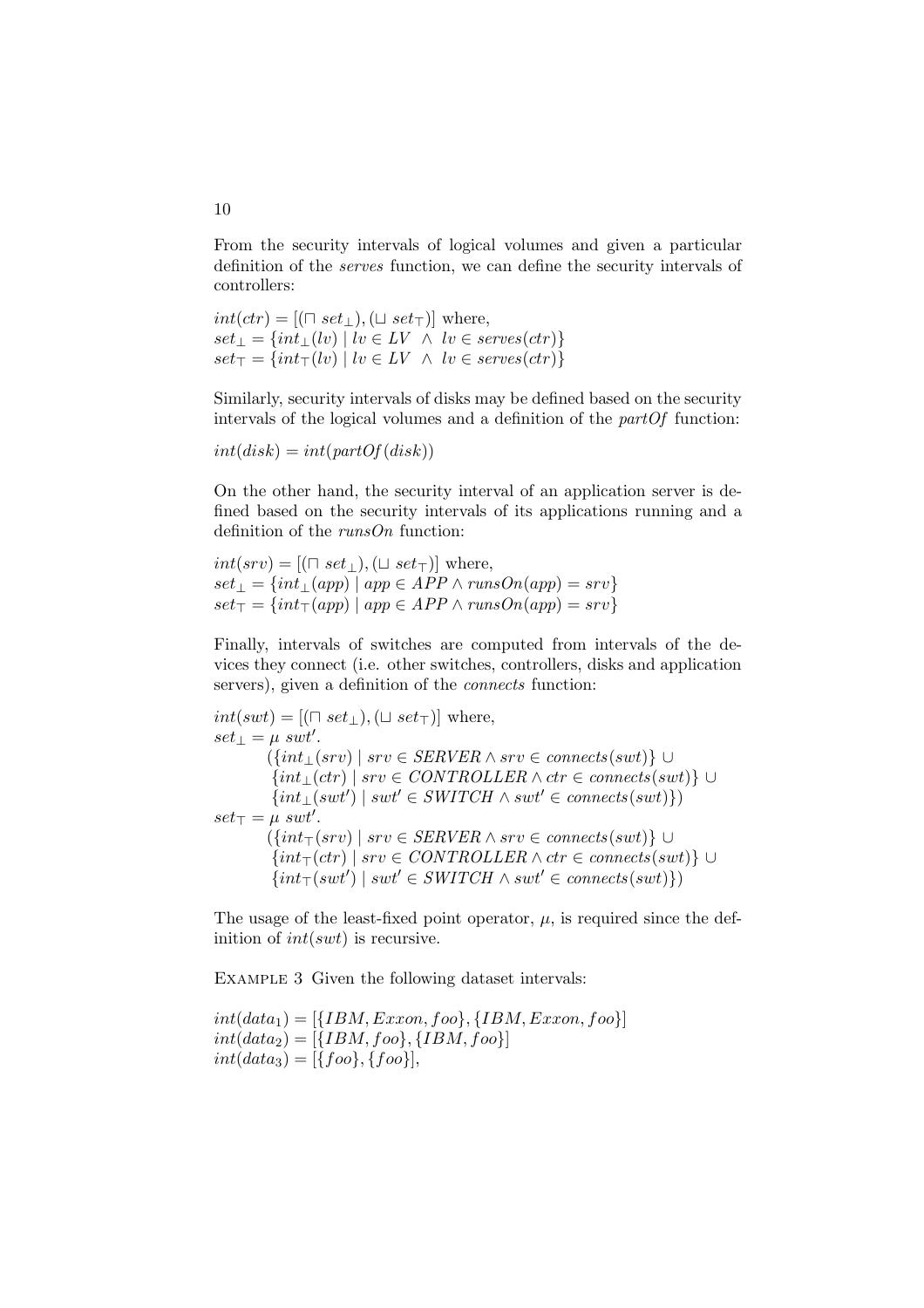and the following streams

 $(app, (\lbrace R \rbrace, Attr_1), data_1)$  $(app, (\lbrace R, W \rbrace, Attr_2), data_2)$  $(ap, (\{W\}, A_{t}tr_{3}), data_{3}),$ 

then applications classified with intervals  $[\{foo\}, \{IBM, Exxon, foo\}]$ <br>can handle the above data using the streams indicated can handle the above data using the streams indicated. 4

## 5.2 Optimal Configurations

After defining the security intervals,  $int(e)$ , of every SAN entity, e, as in the previous section, and given that entities have fixed assurance levels,  $assur(e)$ , then we can optimize he definitions of partOf, serves, storedOn and connects. This can be formalized by saying that we are looking for the choice of these functions that minimizes:

$$
\sum_{\forall e \in ENTITIES} risk(int(e), assume(e))
$$
 (1)

Individual customers may insist on a Service Level Agreement (SLA) that limits the risk that their data is compromised. For example, a customer may provide a security interval  $int_{SLA}$  and a limit  $\nu_{SLA}$  and require that

$$
\sum_{\forall e \in \text{ENTITIES:} \atop \text{int}(e) \cap int_{SLA} \neq \{\}} \text{risk}(int(e), \text{assur}(e)) \leq \nu_{SLA} \quad (2)
$$

The SLA assures the customer that the risk in the configuration for storing their data is low enough.

#### 6. OPL Implementation

To test our understanding of this security and configuration model and to test its usefulness, we implemented the model and used it to generate the lowest risk configuration that meets the requirements. We decided to use OPL for the implementation language because of its built-in logic and search capabilities.

An OPL program consists of five pieces:

■ Input Data Model: Describes all the data that must be supplied to define a particular instance of the problem to be solved. The input data is generally validated to make sure that the request is not obviously inconsistent.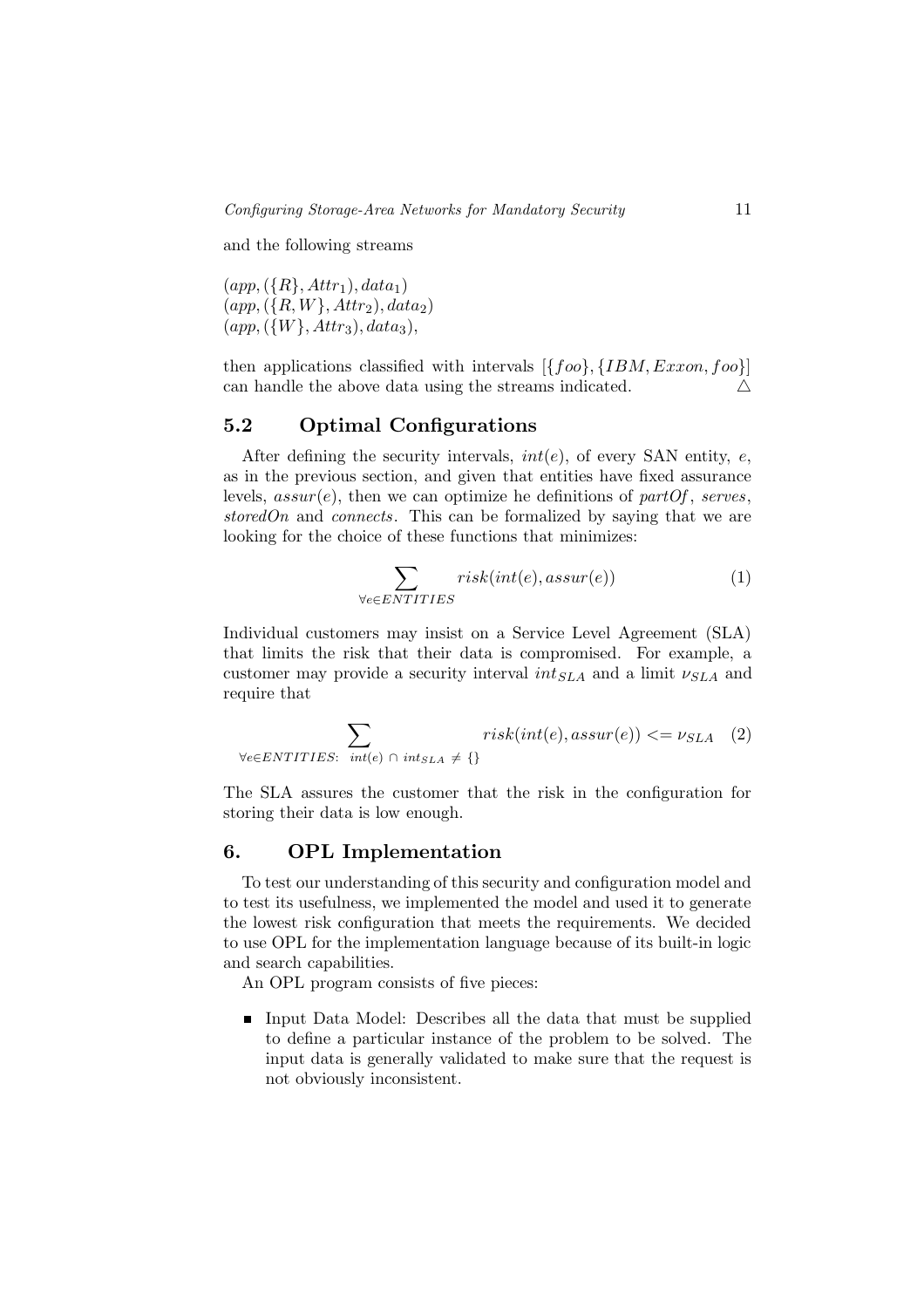- $\blacksquare$ Variable Data Model: Describes the data that the program is to determine values for.
- Constraints: A set of relations that must hold between the variables and the input data. The number of these constraints can depend on the input provided. If all the constraints hold for a particular assignment to the variable data, that assignment is called a feasible solution.
- Objective function: A function that is maximized or minimized from among the feasible solutions. OPL reports new maxima or minima as they are determined during the search process, finally terminating when the search space of variable data has been exhausted.
- Search procedure: An optional plan for how to find the optimal solution. Typically this involves carefully choosing the order in which the variable data is examined and noticing when further changes will be ineffective.

The OPL input data consists of an instantiation of the Input Data Model. The output of the OPL program is a sequence of successively improving feasible solutions.

For this application, the Input Data Model is used to represent all needed input: the security policy, the application requirements, any SLA requirements, and the device specifications. We do validation of the input data to ensure that the security class forms a lattice and that the risk function is consistent with the lattice, and also to ensure that any static requirements, e.g. requirements on the applications themselves, are met.

The Variable Data Model is used to represent the interval for each device and the SAN configuration functions, that is, storedOn, runsOn, serves, partOf and connects. In the worst case, finding the optimal configuration means examining every combination of values in the Variable Data Model, so it is very important to make sure that there is a minimum of redundancy or over specification in the model.

The constraints fall into several categories:

- Device interval constraints implement the formulas defined in the previous section.
- Configuration consistency constraints make sure that the configuration meets the basic requirements, for example, that each logical volume is assigned enough disks to store the assigned datasets, that

#### 12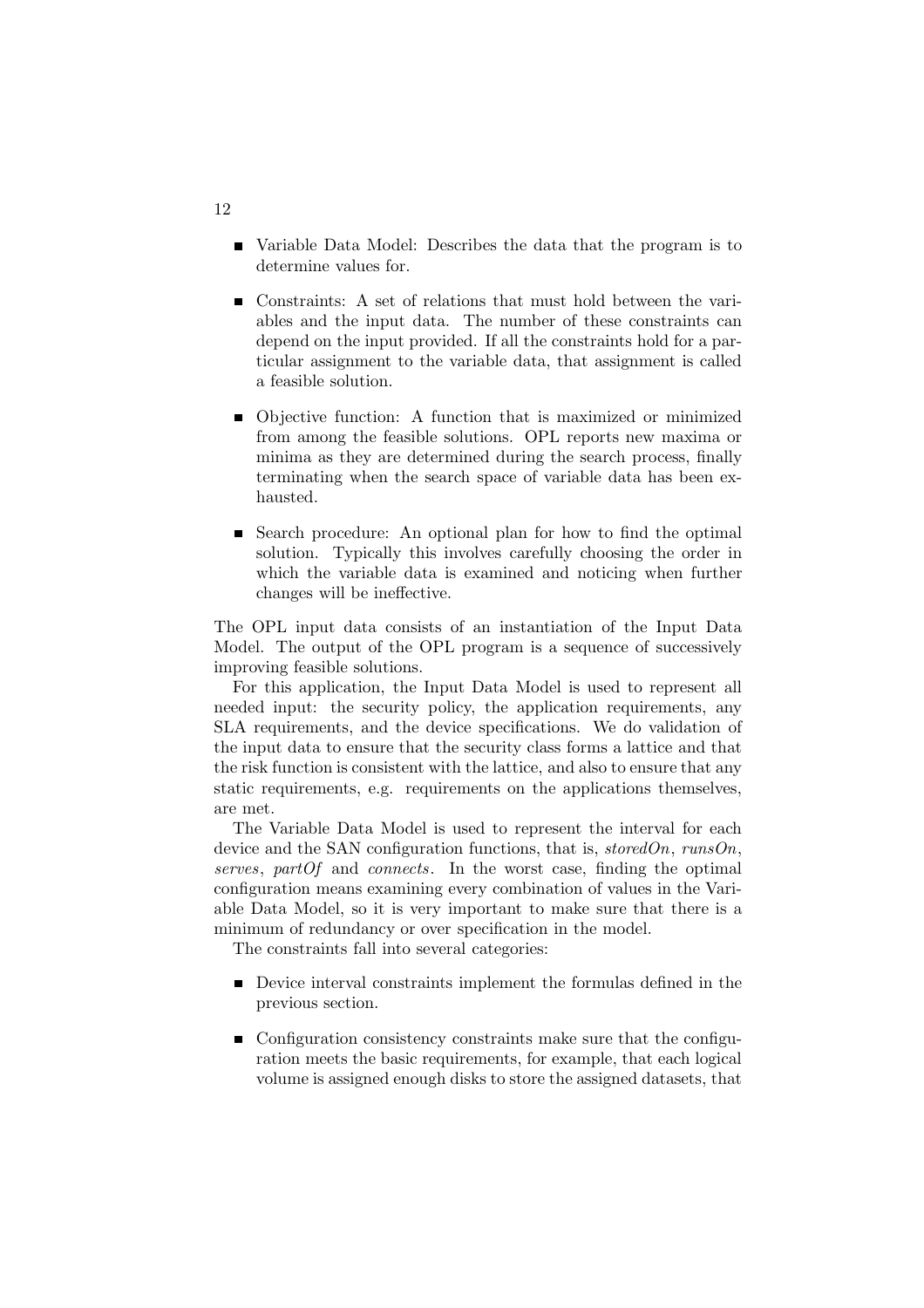servers and controllers are all connected to switches, and switches to each other.

- Canonicalization constraints prune all but one equivalent configuration from the configuration space. This is important for reducing the search space as discussed in [10].
- SLA constraints ensure that the risk for a particular security class  $\blacksquare$ is limited to the agreed value.

The final piece of the OPL program is the search method. In this case it simply makes judicious choices about which part of the variable data space to explore first. The primary issue in the search is to make sure that the intervals are evaluated once the needed bits of the configuration have been generated. Quick elimination of infeasible or less optimal alternatives is the key to a fast running OPL application.

# 7. Conclusion and Future Work

In this paper, we presented a model of mandatory security for SANs. The primary contribution in this paper is the development of a framework that can be used to calculate the lowest risk multilevel secure configuration of a SAN. The risk function is configured to reflect the probability of leakage and the cost of the consequences of the leakage The 'best' configuration is determined by searching among the space of all valid SAN configurations for the one with the minimum aggregate risk. We also outlined an implementation of the configuration search in OPL.

A label-based model is used to represent security in SANs. While conceptually simple, lattice/label-based models can be used to characterize mechanisms that support a wide range of mandatory security requirements [2; 23; 9; 8; 16; 17; 21]. Therefore, we conjecture that the results in this paper can be usefully applied to other more specific mandatory protection models such as Role Based Access Control; this is a topic of ongoing research.

The SAN security model extends the dual-label/partially trusted subject lattice model with the addition of a risk function. This function is used to encode the level of risk associated with storing/managing combinations of information on entities evaluated to certain degrees of assurance. This is more flexible than the conventional assurance/evaluation criteria approach [23]; the risk function is used to guide the generation of a secure configuration within an acceptable degree/measure of risk. However, like conventional evaluation criteria, there is the potential for cascading channels [23] within the space of secure configurations. We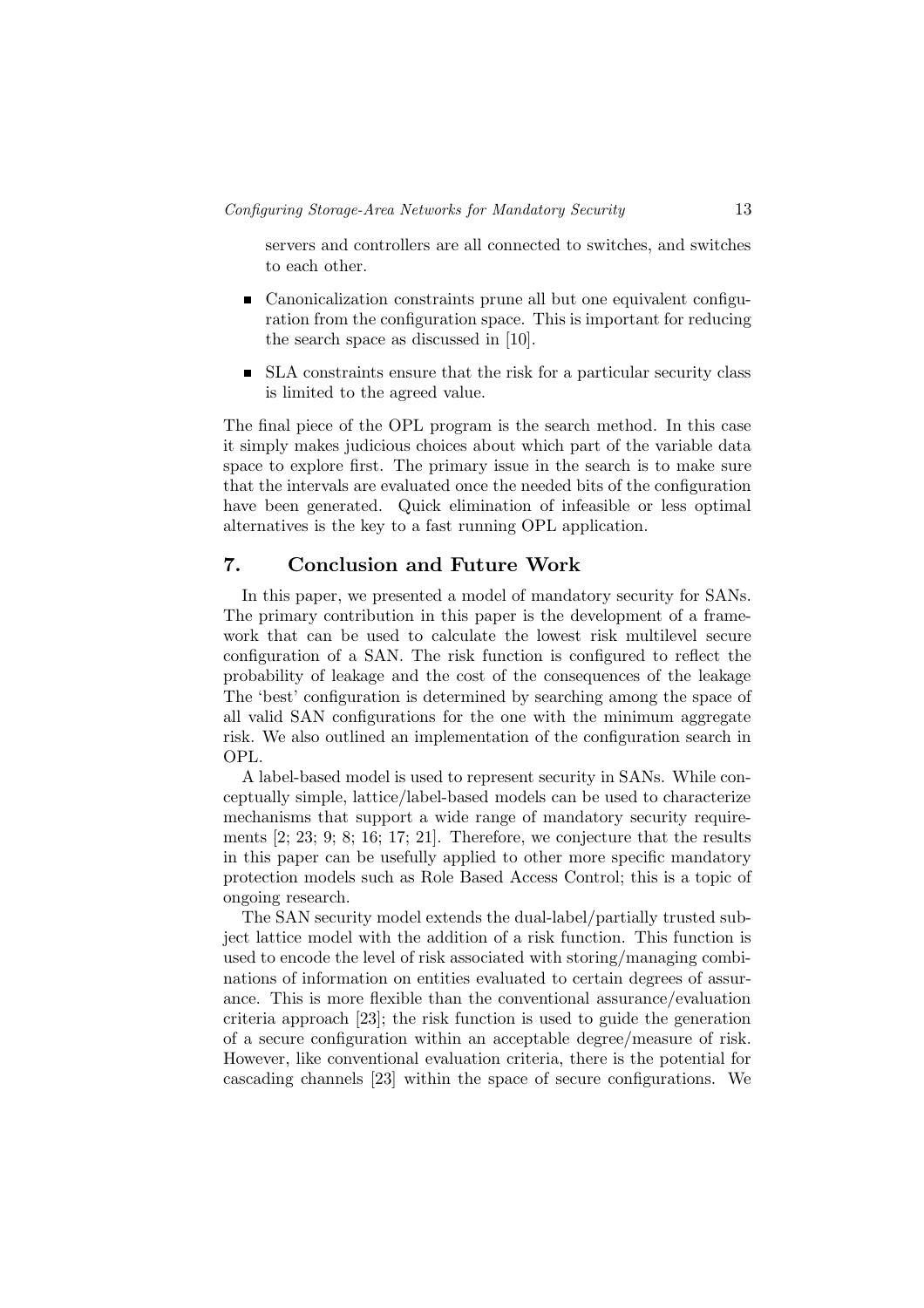are currently exploring how constraint-based techniques for removing channel cascades [3] can be used to reduce the space of suitable configurations.

Acknowledgments We are grateful for helpful feedback from the anonymous referees. This work is supported by the Boole Centre for Research in Informatics, University College Cork under the HEA-PRTLI scheme and from Science Foundation Ireland under Grant 00/PI.1/C075.

#### References

- [1] Eric Anderson, Michael Hobbs, Kimberly Keeton, Susan Spence, Mustafa Uysal, and Alistair C. Veitch. Hippodrome: Running circles around storage administration. In Darrell D. E. Long, editor, Proceedings of the FAST'02 Conference on File and Storage Technologies, pages 175–188, Monterey, California, USA, January 2002. USENIX.
- [2] D.E. Bell and L.J. La Padula. Secure computer systems: Unified exposition and multics interpretation. Technical Report ESD–TR–75–306, Mitre Corporation, Bedford, M.A., U.S.A., July 1975.
- [3] Stefano Bistarelli, Simon N. Foley, and Barry O'Sullivan. Modelling and detecting the cascade vulnerability problem using soft constraints. In Proceedings of the ACM Symposium on Applied Computing, Nicosia, Cyprus, March 2004. ACM Press.
- [4] D.F.C. Brewer and M.J. Nash. The chinese wall security policy. In Proceedings of the 1989 IEEE Symposium on Security and Privacy, pages 206–214, Oakland, California, USA, May 1989. IEEE Computer Society Press.
- [5] Inc. Distributed Management Task Force. Web-based enterprise management (wbem) initiative. http://www.dmtf.org/standards/wbem.
- [6] M. Branstad et al. Trusted mach design issues. In Proceedings of the 3rd AIAA/ASIS/DODCI Aerospace Computer Security Conference, Orlando, Florida, USA, December 1987. IEEE Press.
- [7] Gerhard Fleischanderl, Gerhard E. Friedrich, Alois Haselböck, Herwig Schreiner, and Markus Stumptner. Configuring large systems using generative constraint satisfaction. IEEE Intelligent Systems, 13(4):59–68, July 1998.
- [8] Simon N. Foley. Aggregation and separation as noninterference properties. Journal of Computer Security, 1(2):159–188, 1992.
- [9] Simon N. Foley. The specification and implementation of commercial security requirements including dynamic segregation of duties. In *Proceedings of the*  $4<sup>th</sup>$ ACM Conference on Computer and Communications Security, pages 125–134, Zurich, Switzerland, April 1997. ACM Press.
- [10] Eugene Freuder. Eliminating interchangeable values in constraint satisfaction problems. In Proceedings of the 9<sup>th</sup> National Conference on Artificial Intelligence, volume 1, pages 227–233, California, USA, July 1991. MIT Press.
- [11] Garth A. Gibson, Jeffrey Scott Vitter, and John Wilkes. Strategic directions in storage i/o issues in large-scale computing. ACM Computing Surveys, 28(4):779– 793, December 1996.